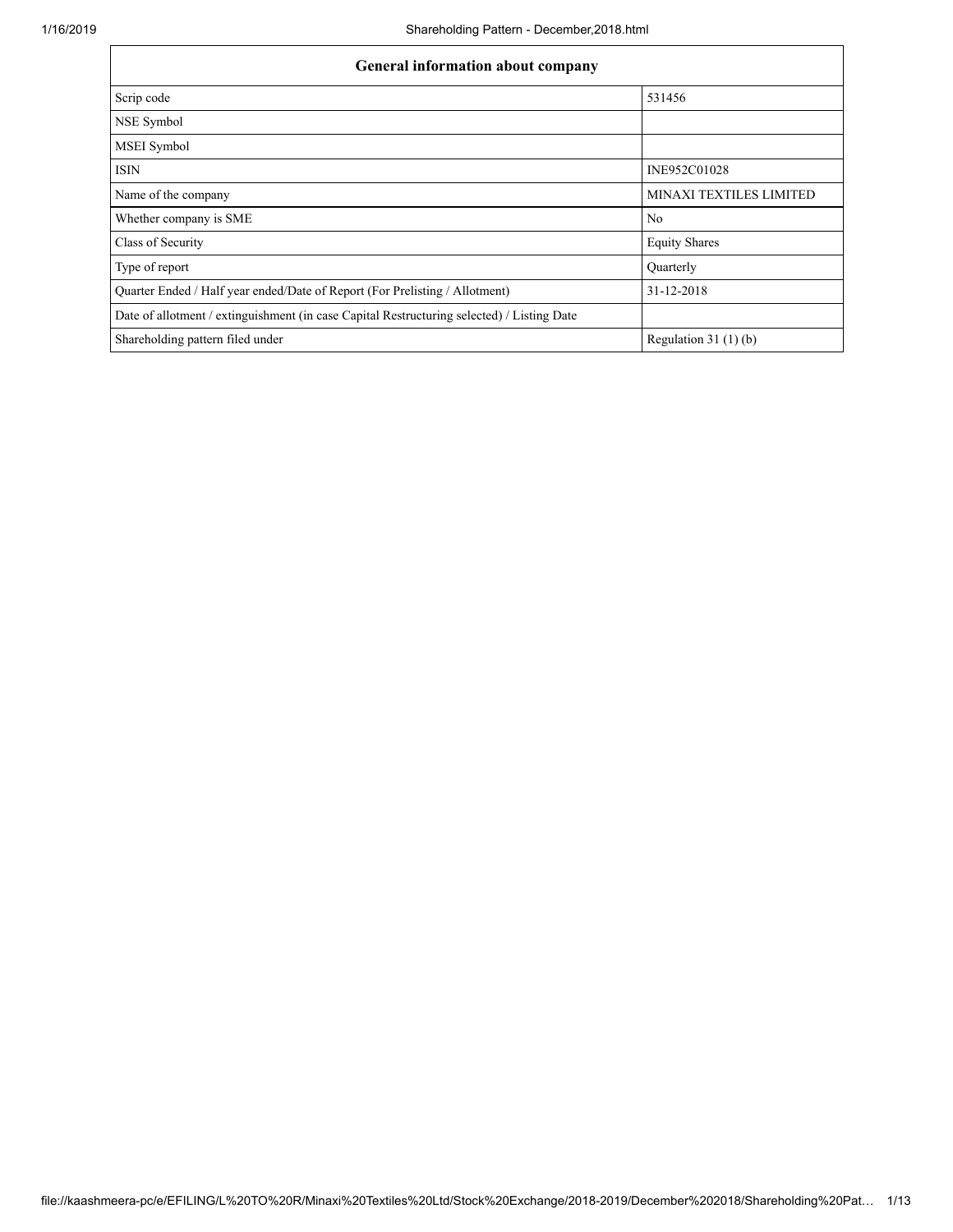|                         | <b>Declaration</b>                                                                        |                |                                |                       |                             |  |  |  |  |  |  |  |
|-------------------------|-------------------------------------------------------------------------------------------|----------------|--------------------------------|-----------------------|-----------------------------|--|--|--|--|--|--|--|
| Sr.<br>No.              | Particular                                                                                | Yes/No         | Promoter and<br>Promoter Group | Public<br>shareholder | Non Promoter-<br>Non Public |  |  |  |  |  |  |  |
| $\vert$ 1               | Whether the Listed Entity has issued any partly paid up shares?                           | N <sub>0</sub> | N <sub>0</sub>                 | N <sub>0</sub>        | N <sub>0</sub>              |  |  |  |  |  |  |  |
| 2                       | Whether the Listed Entity has issued any Convertible Securities<br>9                      | N <sub>0</sub> | N <sub>0</sub>                 | N <sub>0</sub>        | N <sub>0</sub>              |  |  |  |  |  |  |  |
| $\overline{\mathbf{3}}$ | Whether the Listed Entity has issued any Warrants?                                        | N <sub>0</sub> | N <sub>0</sub>                 | N <sub>0</sub>        | N <sub>0</sub>              |  |  |  |  |  |  |  |
| $\overline{4}$          | Whether the Listed Entity has any shares against which<br>depository receipts are issued? | N <sub>0</sub> | N <sub>0</sub>                 | N <sub>0</sub>        | N <sub>0</sub>              |  |  |  |  |  |  |  |
| $\overline{5}$          | Whether the Listed Entity has any shares in locked-in?                                    | N <sub>0</sub> | N <sub>0</sub>                 | N <sub>0</sub>        | N <sub>0</sub>              |  |  |  |  |  |  |  |
| 6                       | Whether any shares held by promoters are pledge or otherwise<br>encumbered?               | N <sub>0</sub> | N <sub>0</sub>                 |                       |                             |  |  |  |  |  |  |  |
| 7                       | Whether company has equity shares with differential voting<br>rights?                     | N <sub>0</sub> | N <sub>0</sub>                 | N <sub>0</sub>        | N <sub>0</sub>              |  |  |  |  |  |  |  |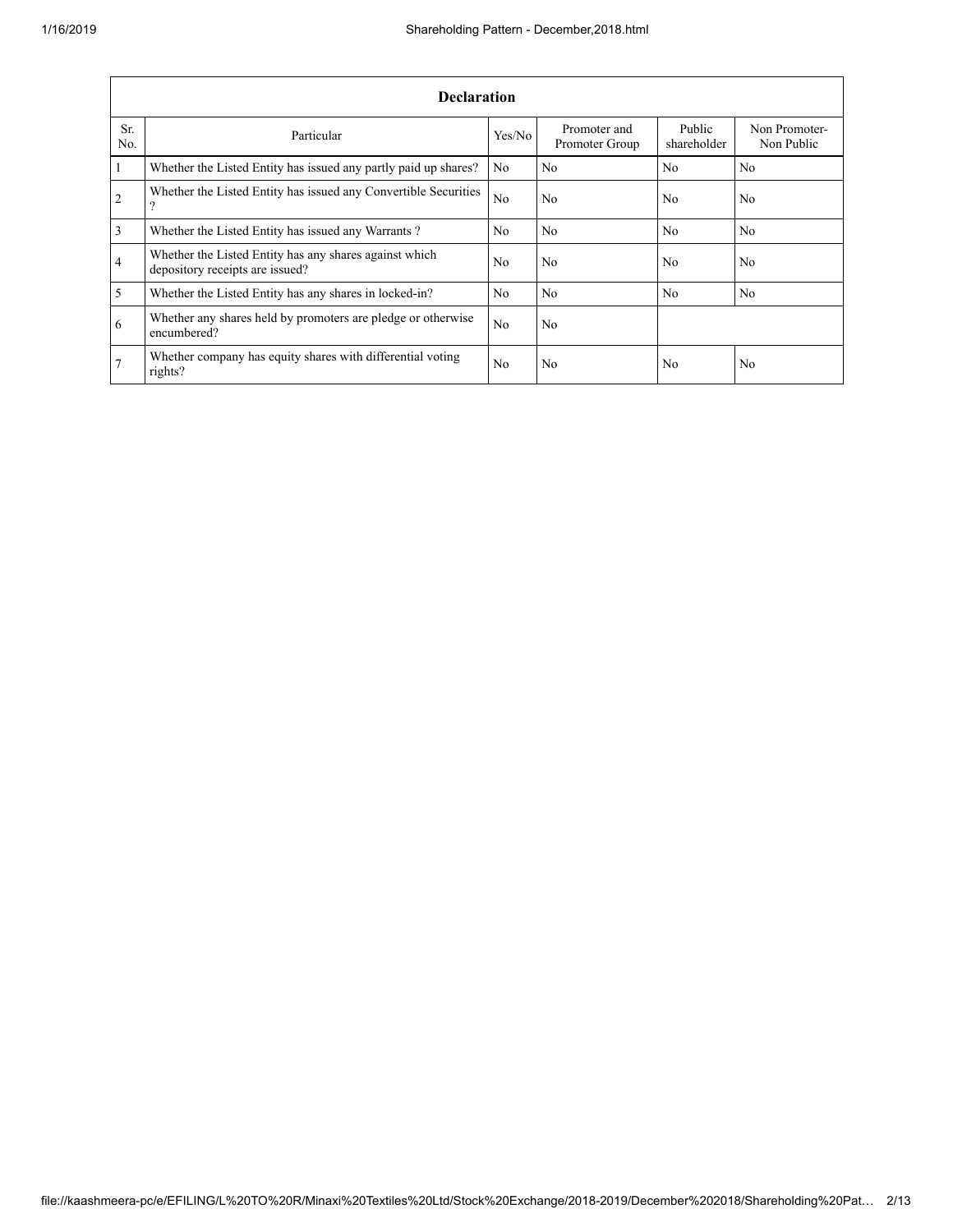|                 | Category                                  | Nos. Of      | No. of<br>fully paid  | No. Of<br>Partly<br>paid-up | No. Of<br>shares         | Total nos.<br>shares         | Shareholding as a<br>% of total no. of | Number of Voting Rights held in each<br>class of securities (IX) |               |          |                     |
|-----------------|-------------------------------------------|--------------|-----------------------|-----------------------------|--------------------------|------------------------------|----------------------------------------|------------------------------------------------------------------|---------------|----------|---------------------|
| Category<br>(I) | of<br>shareholder                         | shareholders | up equity             | equity                      | underlying<br>Depository | held (VII)                   | shares (calculated<br>as per SCRR,     | No of Voting (XIV) Rights                                        |               |          | Total as a          |
|                 | (II)                                      | (III)        | shares<br>held $(IV)$ | shares<br>held<br>(V)       | Receipts<br>(VI)         | $= (IV) +$<br>$(V)$ + $(VI)$ | 1957) (VIII) As a<br>% of $(A+B+C2)$   | Class eg:<br>X                                                   | Class<br>eg:y | Total    | $%$ of<br>$(A+B+C)$ |
| (A)             | Promoter<br>&<br>Promoter<br>Group        | 5            | 18544088              |                             |                          | 18544088                     | 37.53                                  | 18544088                                                         |               | 18544088 | 37.53               |
| (B)             | Public                                    | 4152         | 30871912              |                             |                          | 30871912                     | 62.47                                  | 30871912                                                         |               | 30871912 | 62.47               |
| (C)             | Non<br>Promoter-<br>Non Public            |              |                       |                             |                          |                              |                                        |                                                                  |               |          |                     |
| (C1)            | <b>Shares</b><br>underlying<br><b>DRs</b> |              |                       |                             |                          |                              |                                        |                                                                  |               |          |                     |
| (C2)            | Shares held<br>by<br>Employee<br>Trusts   |              |                       |                             |                          |                              |                                        |                                                                  |               |          |                     |
|                 | Total                                     | 4157         | 49416000              |                             |                          | 49416000                     | 100                                    | 49416000                                                         |               | 49416000 | 100                 |

## Table I - Summary Statement holding of specified securities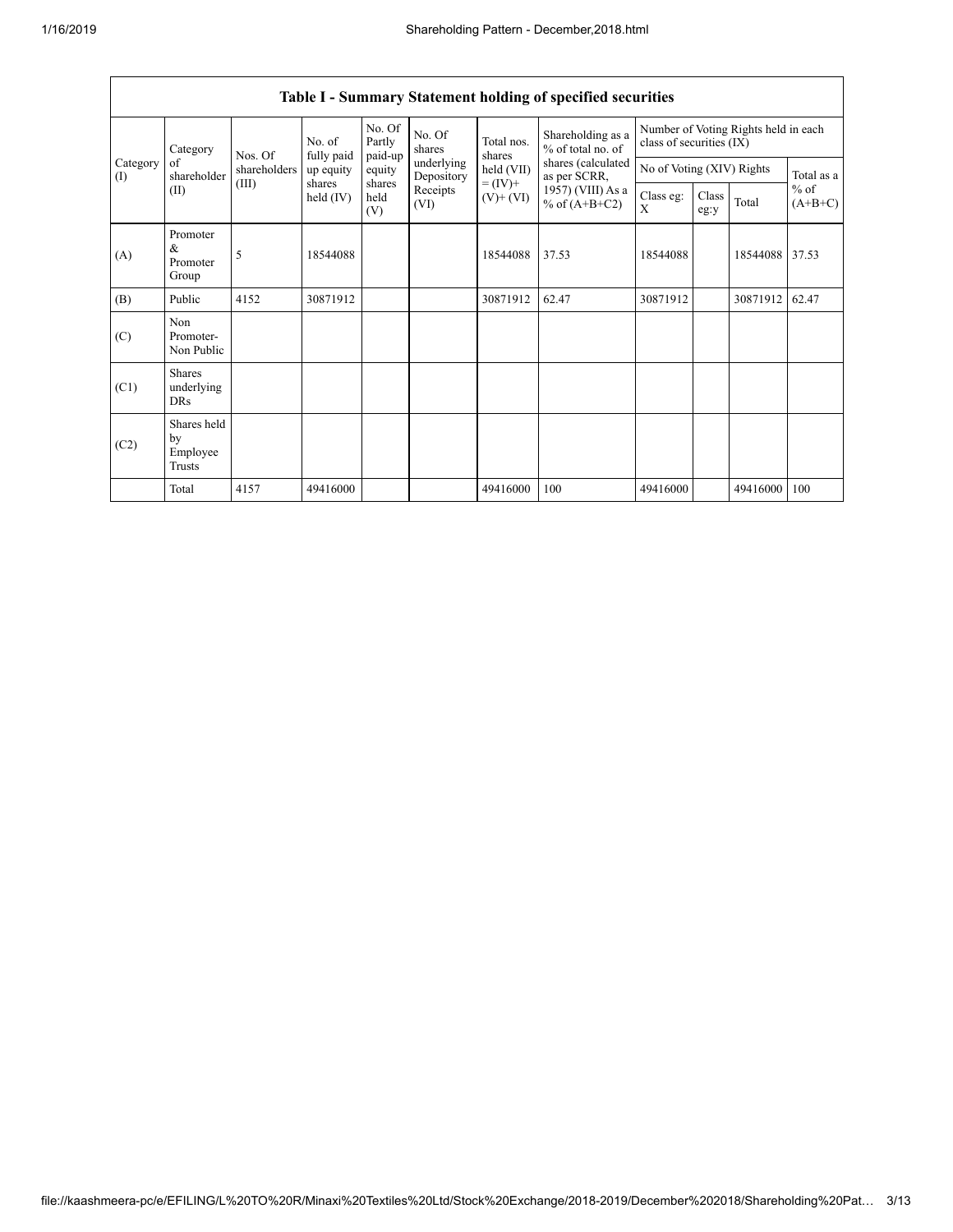|                 | Table I - Summary Statement holding of specified securities |                                                                                                                                                                         |                                                  |                                                                                            |                                                                                        |                                                    |            |                                                                               |                                |                                       |  |
|-----------------|-------------------------------------------------------------|-------------------------------------------------------------------------------------------------------------------------------------------------------------------------|--------------------------------------------------|--------------------------------------------------------------------------------------------|----------------------------------------------------------------------------------------|----------------------------------------------------|------------|-------------------------------------------------------------------------------|--------------------------------|---------------------------------------|--|
| Category<br>(1) | Category<br>of<br>shareholder<br>(II)                       | No. Of<br>No. of<br><b>Shares</b><br><b>Shares</b><br>Underlying<br>Underlying<br>Outstanding<br>Outstanding<br>convertible<br>Warrants<br>securities<br>$(X_i)$<br>(X) |                                                  | No. Of Shares<br>Underlying<br>Outstanding<br>convertible                                  | Shareholding , as a $\%$<br>assuming full<br>conversion of<br>convertible securities ( | Number of<br>Locked in<br>shares (XII)             |            | Number of<br><b>Shares</b><br>pledged or<br>otherwise<br>encumbered<br>(XIII) |                                | Number of<br>equity shares<br>held in |  |
|                 |                                                             |                                                                                                                                                                         | securities and<br>No. Of<br>Warrants (Xi)<br>(a) | as a percentage of<br>diluted share capital)<br>$(XI) = (VII)+(X) As a %$<br>of $(A+B+C2)$ | No.<br>(a)                                                                             | As $a$<br>$%$ of<br>total<br>Shares<br>held<br>(b) | No.<br>(a) | As a<br>$%$ of<br>total<br><b>Shares</b><br>held<br>(b)                       | dematerialized<br>form $(XIV)$ |                                       |  |
| (A)             | Promoter<br>&<br>Promoter<br>Group                          |                                                                                                                                                                         |                                                  |                                                                                            | 37.53                                                                                  |                                                    |            |                                                                               |                                | 18527088                              |  |
| (B)             | Public                                                      |                                                                                                                                                                         |                                                  |                                                                                            | 62.47                                                                                  |                                                    |            |                                                                               |                                | 28982912                              |  |
| (C)             | Non<br>Promoter-<br>Non Public                              |                                                                                                                                                                         |                                                  |                                                                                            |                                                                                        |                                                    |            |                                                                               |                                |                                       |  |
| (C1)            | <b>Shares</b><br>underlying<br><b>DRs</b>                   |                                                                                                                                                                         |                                                  |                                                                                            |                                                                                        |                                                    |            |                                                                               |                                |                                       |  |
| (C2)            | Shares held<br>by<br>Employee<br>Trusts                     |                                                                                                                                                                         |                                                  |                                                                                            |                                                                                        |                                                    |            |                                                                               |                                |                                       |  |
|                 | Total                                                       |                                                                                                                                                                         |                                                  |                                                                                            | 100                                                                                    |                                                    |            |                                                                               |                                | 47510000                              |  |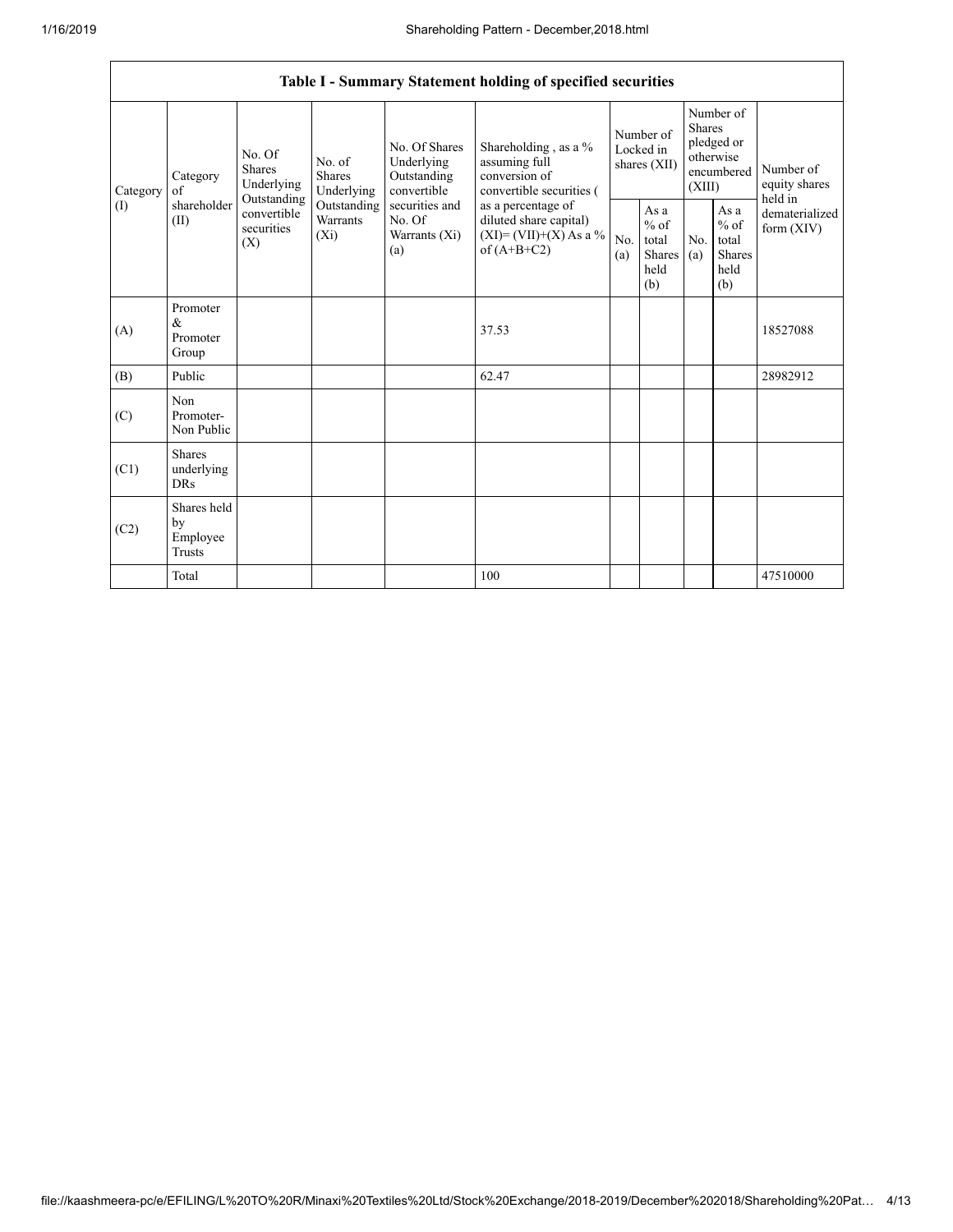|                                                                                                | Table II - Statement showing shareholding pattern of the Promoter and Promoter Group                                |                                                                              |                                   |                                 |                                    |                             |                                                  |                           |               |                                      |                           |
|------------------------------------------------------------------------------------------------|---------------------------------------------------------------------------------------------------------------------|------------------------------------------------------------------------------|-----------------------------------|---------------------------------|------------------------------------|-----------------------------|--------------------------------------------------|---------------------------|---------------|--------------------------------------|---------------------------|
|                                                                                                |                                                                                                                     |                                                                              |                                   | No.<br><b>Of</b>                | No. Of                             | Total nos.                  | Shareholding<br>as a % of<br>total no. of        | class of securities (IX)  |               | Number of Voting Rights held in each |                           |
| Sr.                                                                                            | Category &<br>Name of the                                                                                           | Nos. Of<br>shareholders                                                      | No. of<br>fully paid<br>up equity | Partly<br>paid-<br>up           | shares<br>underlying<br>Depository | shares<br>held<br>$(VII) =$ | shares<br>(calculated<br>as per                  | No of Voting (XIV) Rights |               |                                      | Total<br>as a %<br>of     |
|                                                                                                | Shareholders (I)                                                                                                    | (III)                                                                        | shares<br>held $(IV)$             | equity<br>shares<br>held<br>(V) | Receipts<br>(VI)                   | $(IV)+$<br>$(V)$ + $(VI)$   | SCRR,<br>1957) (VIII)<br>As a % of<br>$(A+B+C2)$ | Class eg:<br>X            | Class<br>eg:y | Total                                | Total<br>Voting<br>rights |
| $\mathbf{A}$                                                                                   | Table II - Statement showing shareholding pattern of the Promoter and Promoter Group                                |                                                                              |                                   |                                 |                                    |                             |                                                  |                           |               |                                      |                           |
| (1)                                                                                            | Indian                                                                                                              |                                                                              |                                   |                                 |                                    |                             |                                                  |                           |               |                                      |                           |
| (a)                                                                                            | Individuals/Hindu<br>undivided Family                                                                               | 5                                                                            | 18544088                          |                                 |                                    | 18544088                    | 37.53                                            | 18544088                  |               | 18544088                             | 37.53                     |
| Sub-Total<br>(A)(1)                                                                            |                                                                                                                     | 5                                                                            | 18544088                          |                                 |                                    | 18544088                    | 37.53                                            | 18544088                  |               | 18544088 37.53                       |                           |
| (2)                                                                                            | Foreign                                                                                                             |                                                                              |                                   |                                 |                                    |                             |                                                  |                           |               |                                      |                           |
| Total<br>Shareholding<br>of Promoter<br>and<br>Promoter<br>Group $(A)=$<br>$(A)(1)+(A)$<br>(2) |                                                                                                                     | 5                                                                            | 18544088                          |                                 |                                    | 18544088                    | 37.53                                            | 18544088                  |               | 18544088                             | 37.53                     |
| $\, {\bf B}$                                                                                   |                                                                                                                     | Table III - Statement showing shareholding pattern of the Public shareholder |                                   |                                 |                                    |                             |                                                  |                           |               |                                      |                           |
| (1)                                                                                            | Institutions                                                                                                        |                                                                              |                                   |                                 |                                    |                             |                                                  |                           |               |                                      |                           |
| (3)                                                                                            | Non-institutions                                                                                                    |                                                                              |                                   |                                 |                                    |                             |                                                  |                           |               |                                      |                           |
| (a(i))                                                                                         | Individuals -<br><i>i.Individual</i><br>shareholders<br>holding nominal<br>share capital up<br>to Rs. 2 lakhs.      | 3999                                                                         | 18613725                          |                                 |                                    | 18613725                    | 37.67                                            | 18613725                  |               | 18613725                             | 37.67                     |
| (a(ii))                                                                                        | Individuals - ii.<br>Individual<br>shareholders<br>holding nominal<br>share capital in<br>excess of Rs. 2<br>lakhs. | 7                                                                            | 9749378                           |                                 |                                    | 9749378                     | 19.73                                            | 9749378                   |               | 9749378                              | 19.73                     |
| (e)                                                                                            | Any Other<br>(specify)                                                                                              | 146                                                                          | 2508809                           |                                 |                                    | 2508809                     | 5.08                                             | 2508809                   |               | 2508809                              | 5.08                      |
| Sub-Total<br>(B)(3)                                                                            |                                                                                                                     | 4152                                                                         | 30871912                          |                                 |                                    | 30871912                    | 62.47                                            | 30871912                  |               | 30871912                             | 62.47                     |
| <b>Total Public</b><br>Shareholding<br>$(B)=(B)(1)+$<br>$(B)(2)+(B)$<br>(3)                    |                                                                                                                     | 4152                                                                         | 30871912                          |                                 |                                    | 30871912                    | 62.47                                            | 30871912                  |               | 30871912                             | 62.47                     |
| $\mathbf C$                                                                                    | Table IV - Statement showing shareholding pattern of the Non Promoter- Non Public shareholder                       |                                                                              |                                   |                                 |                                    |                             |                                                  |                           |               |                                      |                           |
| Total (<br>$A+B+C2$ )                                                                          |                                                                                                                     | 4157                                                                         | 49416000                          |                                 |                                    | 49416000                    | 100                                              | 49416000                  |               | 49416000                             | 100                       |
| Total<br>$(A+B+C)$                                                                             |                                                                                                                     | 4157                                                                         | 49416000                          |                                 |                                    | 49416000                    | 100                                              | 49416000                  |               | 49416000                             | 100                       |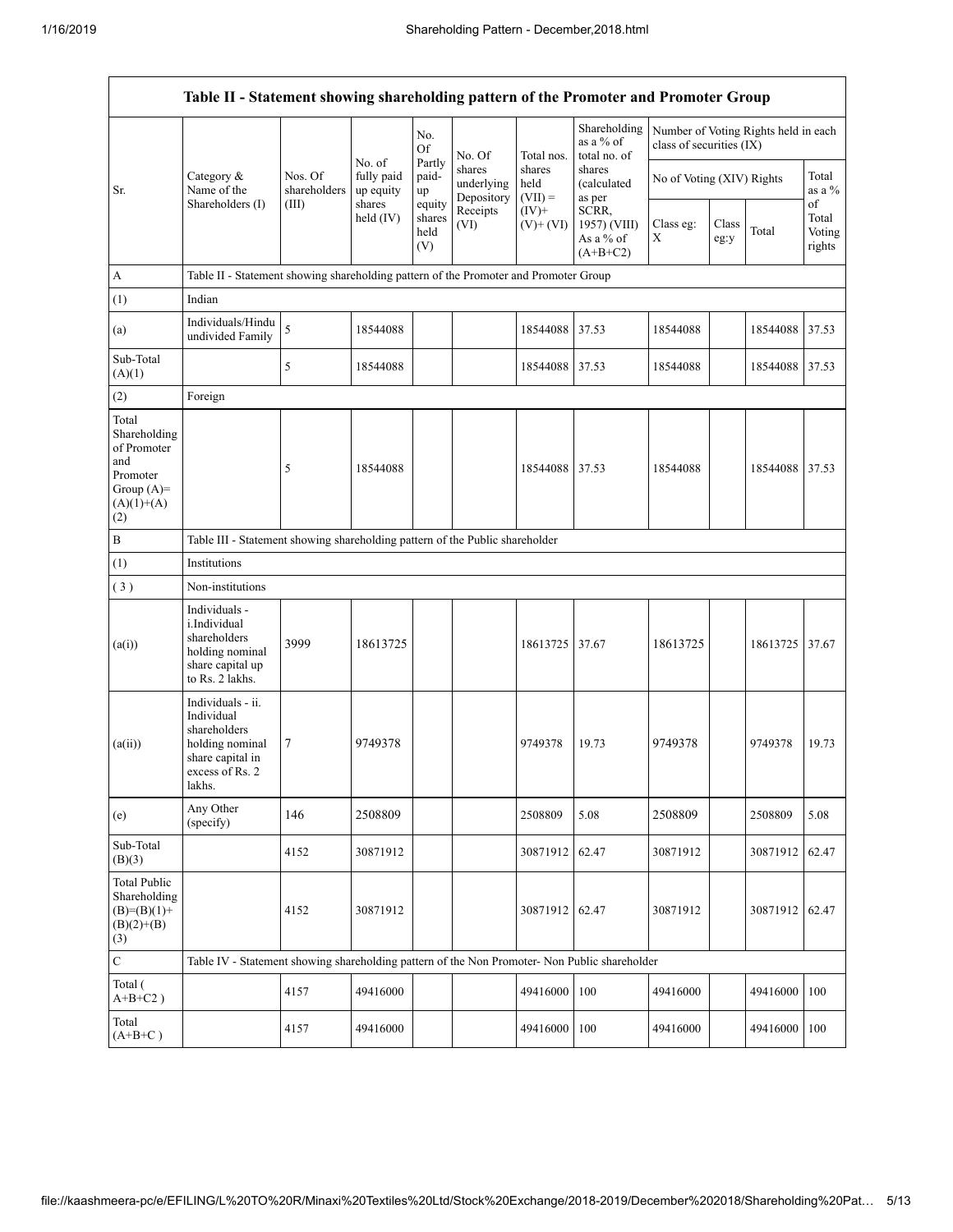| Table II - Statement showing shareholding pattern of the Promoter and Promoter Group    |                                                                                                                                                          |             |                                                             |                                                                                                                                                                           |  |                                                  |                                                                               |                                                          |                                       |  |  |  |
|-----------------------------------------------------------------------------------------|----------------------------------------------------------------------------------------------------------------------------------------------------------|-------------|-------------------------------------------------------------|---------------------------------------------------------------------------------------------------------------------------------------------------------------------------|--|--------------------------------------------------|-------------------------------------------------------------------------------|----------------------------------------------------------|---------------------------------------|--|--|--|
| Sr.<br>$\mathbf{A}$                                                                     | No. Of<br>No. of<br><b>Shares</b><br><b>Shares</b><br>Underlying<br>Underlying<br>Outstanding<br>convertible<br>Warrants<br>securities<br>$(X_i)$<br>(X) |             | No. Of Shares<br>Underlying<br>Outstanding                  | Shareholding, as a %<br>assuming full conversion of<br>convertible securities (as a<br>percentage of diluted share<br>capital) $(XI) = (VII)+(X) As$<br>a % of $(A+B+C2)$ |  | Number of<br>Locked in<br>shares (XII)           | Number of<br><b>Shares</b><br>pledged or<br>otherwise<br>encumbered<br>(XIII) |                                                          | Number of<br>equity shares<br>held in |  |  |  |
|                                                                                         |                                                                                                                                                          | Outstanding | convertible<br>securities and<br>No. Of Warrants<br>(Xi)(a) |                                                                                                                                                                           |  | As a<br>$%$ of<br>total<br>Shares<br>held<br>(b) | No.<br>(a)                                                                    | As a<br>$\%$ of<br>total<br><b>Shares</b><br>held<br>(b) | dematerialized<br>form (XIV)          |  |  |  |
|                                                                                         |                                                                                                                                                          |             |                                                             | Table II - Statement showing shareholding pattern of the Promoter and Promoter Group                                                                                      |  |                                                  |                                                                               |                                                          |                                       |  |  |  |
| (1)                                                                                     | Indian                                                                                                                                                   |             |                                                             |                                                                                                                                                                           |  |                                                  |                                                                               |                                                          |                                       |  |  |  |
| (a)                                                                                     |                                                                                                                                                          |             |                                                             | 37.53                                                                                                                                                                     |  |                                                  |                                                                               |                                                          | 18527088                              |  |  |  |
| Sub-Total (A)<br>(1)                                                                    |                                                                                                                                                          |             |                                                             | 37.53                                                                                                                                                                     |  |                                                  |                                                                               |                                                          | 18527088                              |  |  |  |
| (2)                                                                                     | Foreign                                                                                                                                                  |             |                                                             |                                                                                                                                                                           |  |                                                  |                                                                               |                                                          |                                       |  |  |  |
| Total<br>Shareholding<br>of Promoter<br>and Promoter<br>Group $(A)=$<br>$(A)(1)+(A)(2)$ |                                                                                                                                                          |             |                                                             | 37.53                                                                                                                                                                     |  |                                                  |                                                                               |                                                          | 18527088                              |  |  |  |
| $\, {\bf B}$                                                                            |                                                                                                                                                          |             |                                                             | Table III - Statement showing shareholding pattern of the Public shareholder                                                                                              |  |                                                  |                                                                               |                                                          |                                       |  |  |  |
| (1)                                                                                     | Institutions                                                                                                                                             |             |                                                             |                                                                                                                                                                           |  |                                                  |                                                                               |                                                          |                                       |  |  |  |
| (3)                                                                                     | Non-institutions                                                                                                                                         |             |                                                             |                                                                                                                                                                           |  |                                                  |                                                                               |                                                          |                                       |  |  |  |
| (a(i))                                                                                  |                                                                                                                                                          |             |                                                             | 37.67                                                                                                                                                                     |  |                                                  |                                                                               |                                                          | 16749725                              |  |  |  |
| (a(ii))                                                                                 |                                                                                                                                                          |             |                                                             | 19.73                                                                                                                                                                     |  |                                                  |                                                                               |                                                          | 9749378                               |  |  |  |
| (e)                                                                                     |                                                                                                                                                          |             |                                                             | 5.08                                                                                                                                                                      |  |                                                  |                                                                               |                                                          | 2483809                               |  |  |  |
| Sub-Total (B)<br>(3)                                                                    |                                                                                                                                                          |             |                                                             | 62.47                                                                                                                                                                     |  |                                                  |                                                                               |                                                          | 28982912                              |  |  |  |
| <b>Total Public</b><br>Shareholding<br>$(B)=(B)(1)+$<br>$(B)(2)+(B)(3)$                 |                                                                                                                                                          |             |                                                             | 62.47                                                                                                                                                                     |  |                                                  |                                                                               |                                                          | 28982912                              |  |  |  |
| $\mathbf C$                                                                             |                                                                                                                                                          |             |                                                             | Table IV - Statement showing shareholding pattern of the Non Promoter- Non Public shareholder                                                                             |  |                                                  |                                                                               |                                                          |                                       |  |  |  |
| Total (<br>$A+B+C2$ )                                                                   |                                                                                                                                                          |             |                                                             | 100                                                                                                                                                                       |  |                                                  |                                                                               |                                                          | 47510000                              |  |  |  |
| Total (A+B+C                                                                            |                                                                                                                                                          |             |                                                             | 100                                                                                                                                                                       |  |                                                  |                                                                               |                                                          | 47510000                              |  |  |  |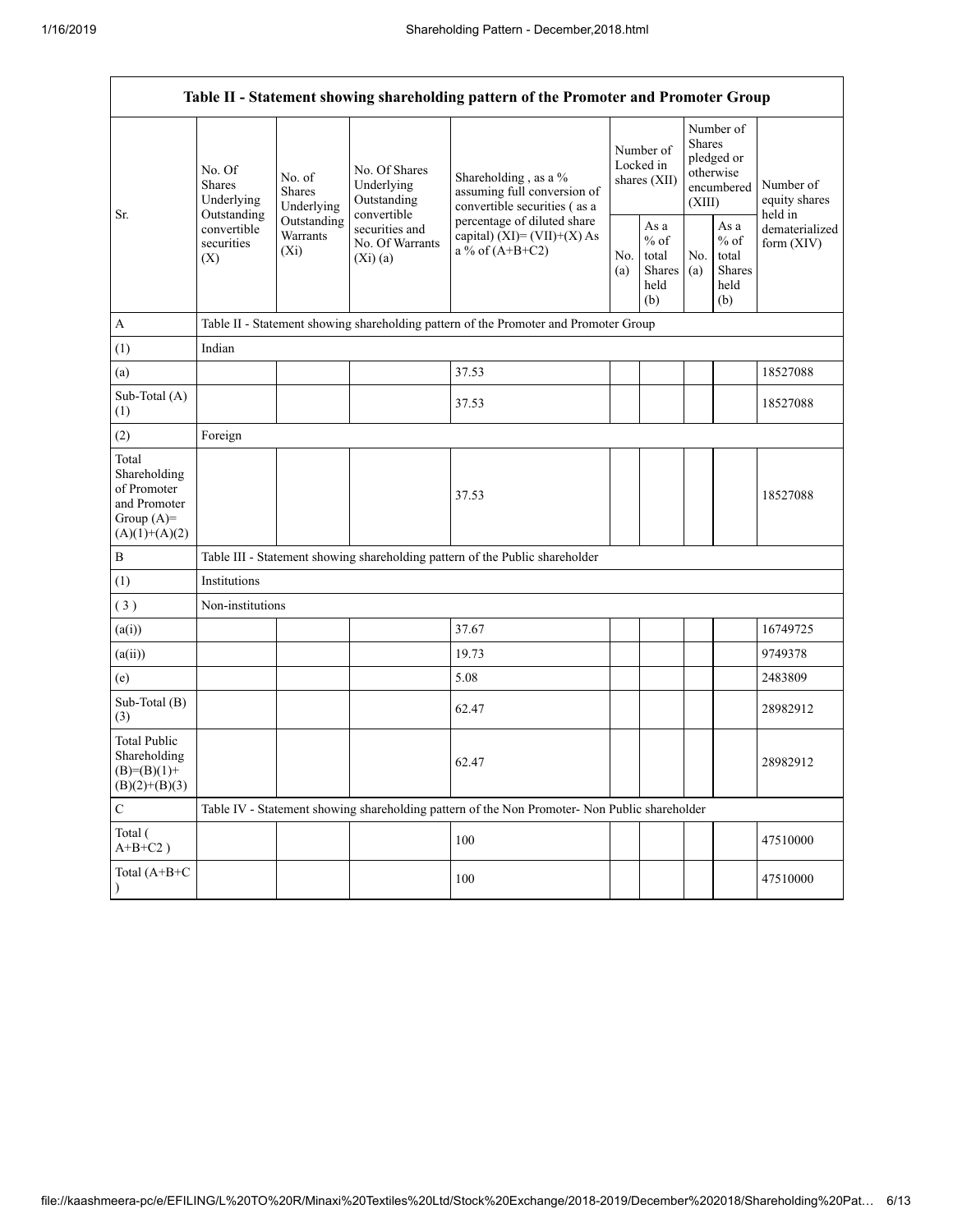|                                                                                                                                                                                          | <b>Individuals/Hindu undivided Family</b>                     |                      |                     |                |                             |                          |  |  |  |  |  |  |
|------------------------------------------------------------------------------------------------------------------------------------------------------------------------------------------|---------------------------------------------------------------|----------------------|---------------------|----------------|-----------------------------|--------------------------|--|--|--|--|--|--|
| Searial No.                                                                                                                                                                              | $\mathbf{1}$                                                  | $\overline{2}$       | 3                   | $\overline{4}$ | $\sqrt{5}$                  |                          |  |  |  |  |  |  |
| Name of the<br>Shareholders (I)                                                                                                                                                          | Bharatbhai Prabhudas<br>Patel                                 | Dineshkumar<br>Patel | Kiritkumar<br>Patel | Patel Nirmal B | Sujalbhai Kanubhai<br>Patel | Click here to go<br>back |  |  |  |  |  |  |
| PAN(II)                                                                                                                                                                                  | ABIPP7786M                                                    | ACEPP2392N           | ACEPP2391R          | ARWPP5122H     | AGWPP5454F                  | Total                    |  |  |  |  |  |  |
| No. of fully paid<br>up equity shares<br>$held$ (IV)                                                                                                                                     | 8977834                                                       | 4460060              | 4162975             | 847638         | 95581                       | 18544088                 |  |  |  |  |  |  |
| No. Of Partly paid-<br>up equity shares<br>held(V)                                                                                                                                       |                                                               |                      |                     |                |                             |                          |  |  |  |  |  |  |
| No. Of shares<br>underlying<br>Depository<br>Receipts (VI)                                                                                                                               |                                                               |                      |                     |                |                             |                          |  |  |  |  |  |  |
| Total nos. shares<br>held $(VII) = (IV) +$<br>$(V)$ + $(VI)$                                                                                                                             | 8977834                                                       | 4460060              | 4162975             | 847638         | 95581                       | 18544088                 |  |  |  |  |  |  |
| Shareholding as a<br>% of total no. of<br>shares (calculated<br>as per SCRR,<br>1957) (VIII) As a<br>% of $(A+B+C2)$                                                                     | 18.17                                                         | 9.03                 | 8.42                | 1.72           | 0.19                        | 37.53                    |  |  |  |  |  |  |
|                                                                                                                                                                                          | Number of Voting Rights held in each class of securities (IX) |                      |                     |                |                             |                          |  |  |  |  |  |  |
| Class eg:X                                                                                                                                                                               | 8977834                                                       | 4460060              | 4162975             | 847638         | 95581                       | 18544088                 |  |  |  |  |  |  |
| Class eg:y                                                                                                                                                                               |                                                               |                      |                     |                |                             |                          |  |  |  |  |  |  |
| Total                                                                                                                                                                                    | 8977834                                                       | 4460060              | 4162975             | 847638         | 95581                       | 18544088                 |  |  |  |  |  |  |
| Total as a $\%$ of<br>Total Voting rights                                                                                                                                                | 18.17                                                         | 9.03                 | 8.42                | 1.72           | 0.19                        | 37.53                    |  |  |  |  |  |  |
| No. Of Shares<br>Underlying<br>Outstanding<br>convertible<br>securities $(X)$                                                                                                            |                                                               |                      |                     |                |                             |                          |  |  |  |  |  |  |
| No. of Shares<br>Underlying<br>Outstanding<br>Warrants (Xi)                                                                                                                              |                                                               |                      |                     |                |                             |                          |  |  |  |  |  |  |
| No. Of Shares<br>Underlying<br>Outstanding<br>convertible<br>securities and No.<br>Of Warrants (Xi)<br>(a)                                                                               |                                                               |                      |                     |                |                             |                          |  |  |  |  |  |  |
| Shareholding, as a<br>% assuming full<br>conversion of<br>convertible<br>securities (as a<br>percentage of<br>diluted share<br>capital) (XI)=<br>$(VII)+(Xi)(a) As a$<br>% of $(A+B+C2)$ | 18.17                                                         | 9.03                 | 8.42                | 1.72           | 0.19                        | 37.53                    |  |  |  |  |  |  |
| Number of Locked in shares (XII)                                                                                                                                                         |                                                               |                      |                     |                |                             |                          |  |  |  |  |  |  |
| No. (a)                                                                                                                                                                                  |                                                               |                      |                     |                |                             |                          |  |  |  |  |  |  |
| As a % of total<br>Shares held (b)                                                                                                                                                       |                                                               |                      |                     |                |                             |                          |  |  |  |  |  |  |
|                                                                                                                                                                                          | Number of Shares pledged or otherwise encumbered (XIII)       |                      |                     |                |                             |                          |  |  |  |  |  |  |
| No. (a)                                                                                                                                                                                  |                                                               |                      |                     |                |                             |                          |  |  |  |  |  |  |
|                                                                                                                                                                                          |                                                               |                      |                     |                |                             |                          |  |  |  |  |  |  |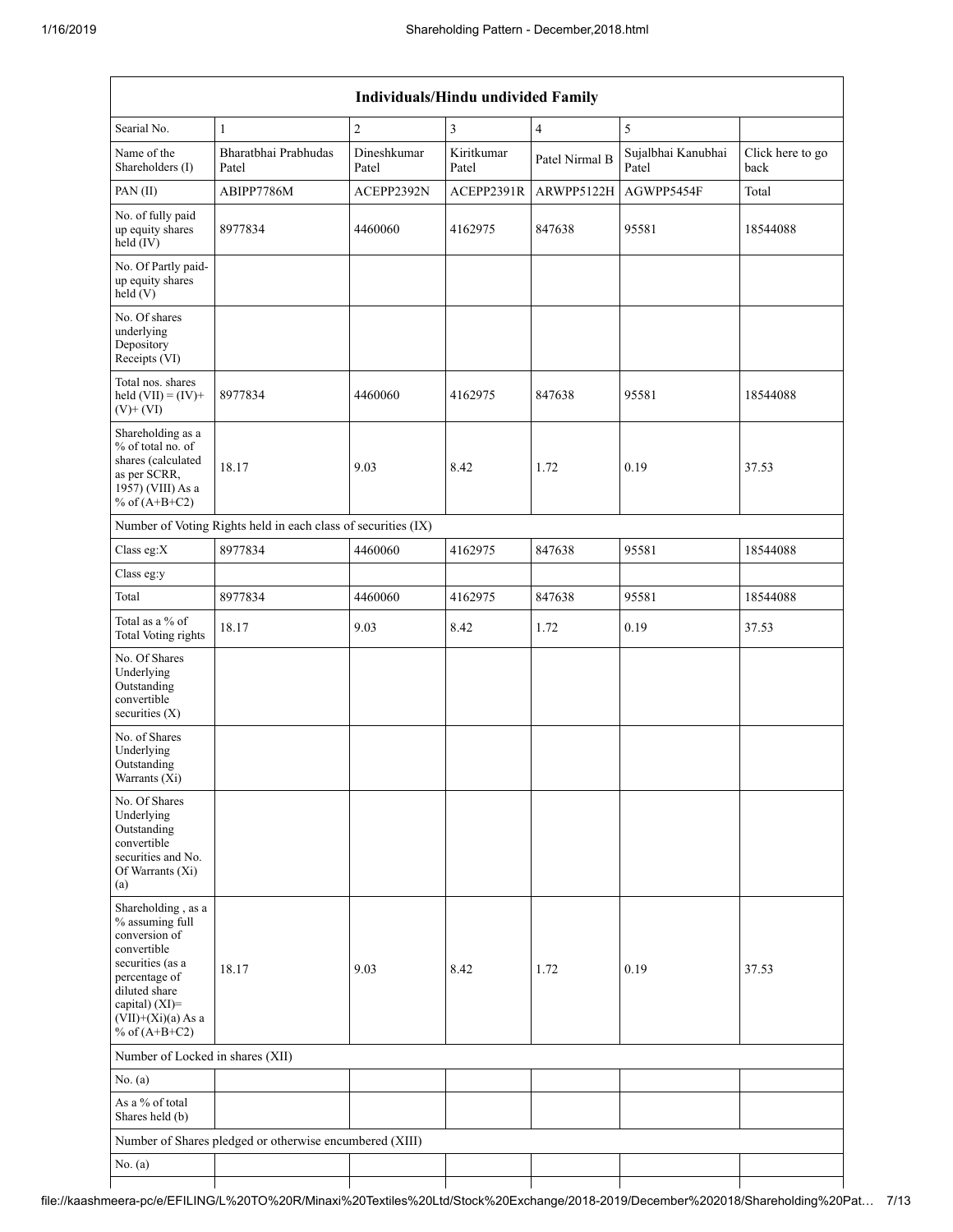## 1/16/2019 Shareholding Pattern - December,2018.html

| As a % of total<br>Shares held (b)                                   |         |         |         |        |       |          |
|----------------------------------------------------------------------|---------|---------|---------|--------|-------|----------|
| Number of equity<br>shares held in<br>dematerialized<br>form $(XIV)$ | 8977834 | 4460060 | 4162975 | 847638 | 78581 | 18527088 |
| Reason for not providing PAN                                         |         |         |         |        |       |          |
| Reason for not<br>providing PAN                                      |         |         |         |        |       |          |
| Shareholder type                                                     |         |         |         |        |       |          |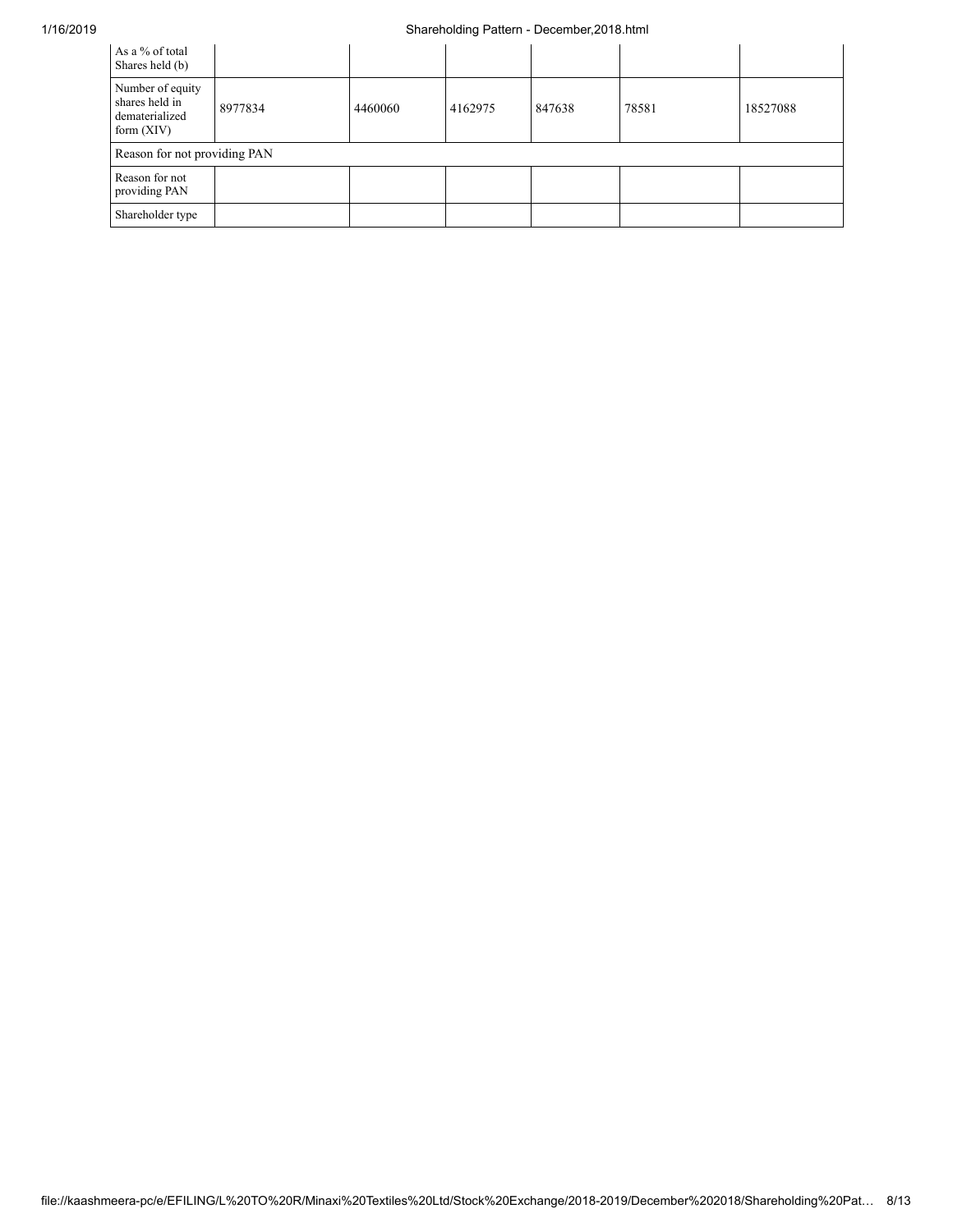| Individuals - ii. Individual shareholders holding nominal share capital in excess of Rs. 2 lakhs.                                                                                    |                                                               |                              |                |                       |  |  |  |  |  |  |
|--------------------------------------------------------------------------------------------------------------------------------------------------------------------------------------|---------------------------------------------------------------|------------------------------|----------------|-----------------------|--|--|--|--|--|--|
| Searial No.                                                                                                                                                                          | $\mathbf{1}$                                                  | $\overline{c}$               | $\overline{3}$ |                       |  |  |  |  |  |  |
| Name of the<br>Shareholders (I)                                                                                                                                                      | Mukesh Purshottamdas Patel                                    | Sarojdevi Satyanarayan Kabra | Suman S Asrani | Click here to go back |  |  |  |  |  |  |
| PAN (II)                                                                                                                                                                             | ACJPP1373J                                                    | ABHPK6018L                   | AAMPA4484G     | Total                 |  |  |  |  |  |  |
| No. of fully paid<br>up equity shares<br>$held$ (IV)                                                                                                                                 | 7369759                                                       | 523190                       | 743250         | 8636199               |  |  |  |  |  |  |
| No. Of Partly paid-<br>up equity shares<br>held(V)                                                                                                                                   |                                                               |                              |                |                       |  |  |  |  |  |  |
| No. Of shares<br>underlying<br>Depository<br>Receipts (VI)                                                                                                                           |                                                               |                              |                |                       |  |  |  |  |  |  |
| Total nos. shares<br>held $(VII) = (IV) +$<br>$(V)$ + $(VI)$                                                                                                                         | 7369759<br>523190<br>743250                                   |                              | 8636199        |                       |  |  |  |  |  |  |
| Shareholding as a<br>% of total no. of<br>shares (calculated<br>as per SCRR,<br>1957) (VIII) As a<br>% of $(A+B+C2)$                                                                 | 14.91<br>1.06<br>1.5                                          |                              | 17.48          |                       |  |  |  |  |  |  |
|                                                                                                                                                                                      | Number of Voting Rights held in each class of securities (IX) |                              |                |                       |  |  |  |  |  |  |
| Class eg: X                                                                                                                                                                          | 7369759                                                       | 523190                       | 743250         | 8636199               |  |  |  |  |  |  |
| Class eg:y                                                                                                                                                                           |                                                               |                              |                |                       |  |  |  |  |  |  |
| Total                                                                                                                                                                                | 7369759                                                       | 523190                       | 743250         | 8636199               |  |  |  |  |  |  |
| Total as a $\%$ of<br>Total Voting rights                                                                                                                                            | 14.91                                                         | 1.06                         | 1.5            | 17.48                 |  |  |  |  |  |  |
| No. Of Shares<br>Underlying<br>Outstanding<br>convertible<br>securities $(X)$                                                                                                        |                                                               |                              |                |                       |  |  |  |  |  |  |
| No. of Shares<br>Underlying<br>Outstanding<br>Warrants (Xi)                                                                                                                          |                                                               |                              |                |                       |  |  |  |  |  |  |
| No. Of Shares<br>Underlying<br>Outstanding<br>convertible<br>securities and No.<br>Of Warrants (Xi)<br>(a)                                                                           |                                                               |                              |                |                       |  |  |  |  |  |  |
| Shareholding, as a<br>% assuming full<br>conversion of<br>convertible<br>securities (as a<br>percentage of<br>diluted share<br>capital) (XI)=<br>$(VII)+(X)$ As a %<br>of $(A+B+C2)$ | 14.91                                                         | 1.06                         | 1.5            | 17.48                 |  |  |  |  |  |  |
| Number of Locked in shares (XII)                                                                                                                                                     |                                                               |                              |                |                       |  |  |  |  |  |  |
| No. (a)                                                                                                                                                                              |                                                               |                              |                |                       |  |  |  |  |  |  |
| As a % of total<br>Shares held (b)                                                                                                                                                   |                                                               |                              |                |                       |  |  |  |  |  |  |
| Number of equity<br>shares held in<br>dematerialized<br>form $(XIV)$                                                                                                                 | 7369759                                                       | 523190                       | 743250         | 8636199               |  |  |  |  |  |  |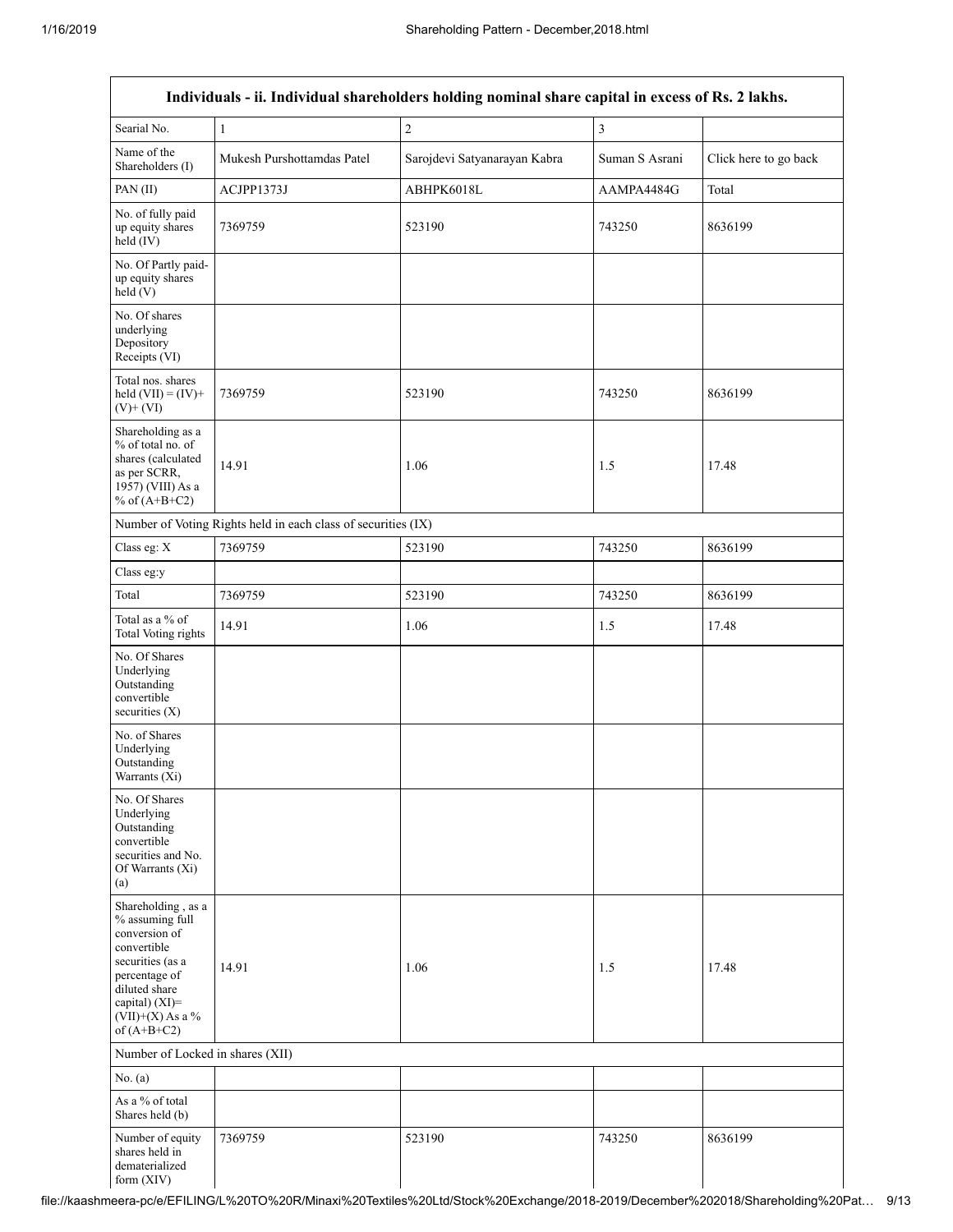|                                 | Reason for not providing PAN |  |  |  |  |  |  |  |  |  |  |
|---------------------------------|------------------------------|--|--|--|--|--|--|--|--|--|--|
| Reason for not<br>providing PAN |                              |  |  |  |  |  |  |  |  |  |  |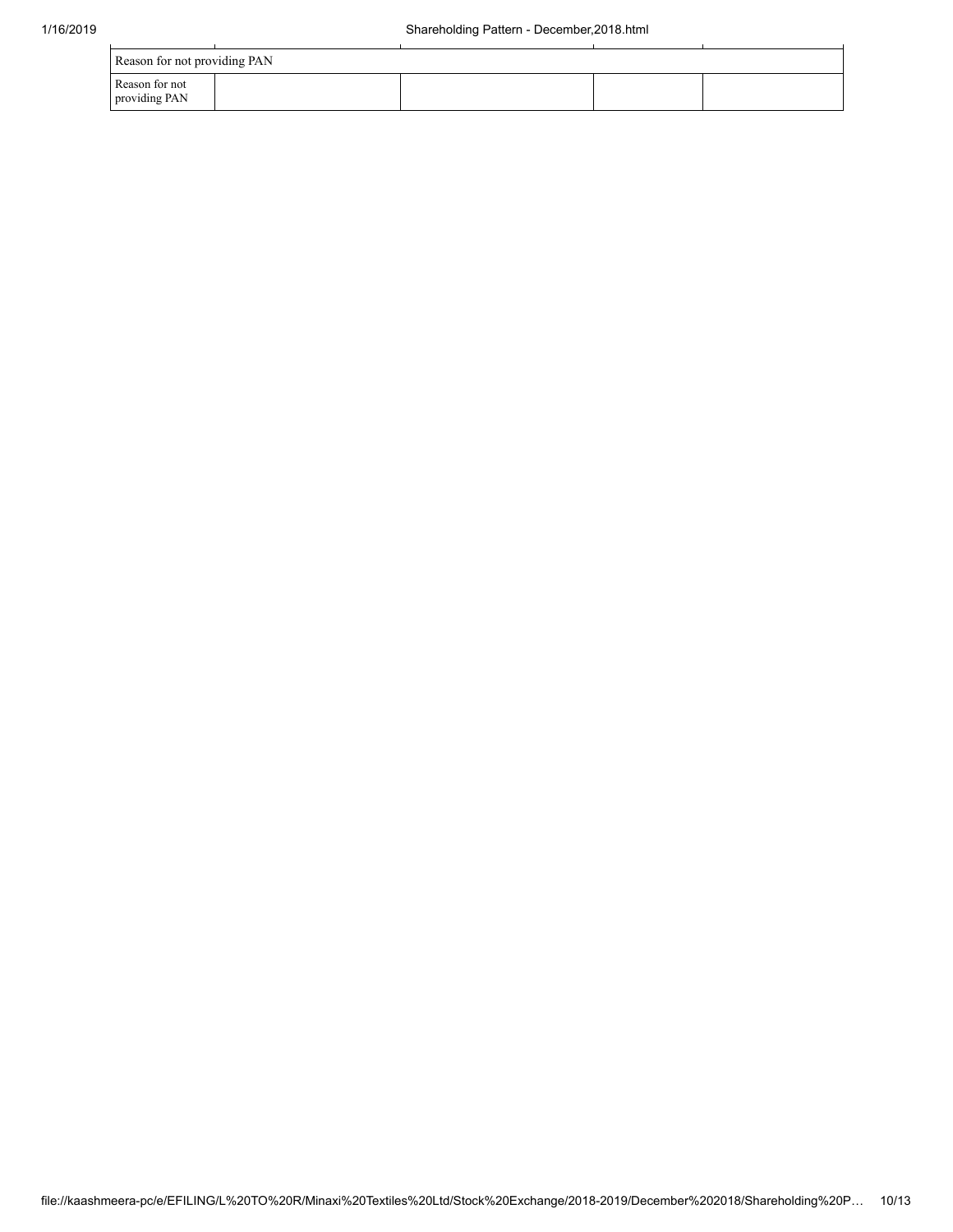| Any Other (specify)                                                                                                                                                                                                      |                     |                            |                                           |                |                              |                          |  |  |  |  |
|--------------------------------------------------------------------------------------------------------------------------------------------------------------------------------------------------------------------------|---------------------|----------------------------|-------------------------------------------|----------------|------------------------------|--------------------------|--|--|--|--|
| Searial No.                                                                                                                                                                                                              | $\mathbf{1}$        | $\overline{2}$             | 3                                         | $\overline{4}$ | $\mathfrak s$                |                          |  |  |  |  |
| Category                                                                                                                                                                                                                 | Clearing<br>Members | <b>Bodies</b><br>Corporate | <b>Bodies Corporate</b>                   | <b>HUF</b>     | Non-Resident Indian<br>(NRI) |                          |  |  |  |  |
| Category / More<br>than 1 percentage                                                                                                                                                                                     | Category            | Category                   | More than 1 percentage of<br>shareholding | Category       | Category                     |                          |  |  |  |  |
| Name of the<br>Shareholders (I)                                                                                                                                                                                          |                     |                            | M P Patel Infrastructures Pvt<br>Ltd      |                |                              | Click here to go<br>back |  |  |  |  |
| PAN(II)                                                                                                                                                                                                                  |                     |                            | AAGCM2205G                                |                |                              | Total                    |  |  |  |  |
| No. of the<br>Shareholders (I)                                                                                                                                                                                           | 12                  | 32                         | 1                                         | 83             | 19                           | 146                      |  |  |  |  |
| No. of fully paid<br>up equity shares<br>held (IV)                                                                                                                                                                       | 11310               | 1506857                    | 1127830                                   | 727444         | 263198                       | 2508809                  |  |  |  |  |
| No. Of Partly paid-<br>up equity shares<br>held (V)                                                                                                                                                                      |                     |                            |                                           |                |                              |                          |  |  |  |  |
| No. Of shares<br>underlying<br>Depository<br>Receipts (VI)                                                                                                                                                               |                     |                            |                                           |                |                              |                          |  |  |  |  |
| Total nos. shares<br>held $(VII) = (IV) +$<br>$(V)+(VI)$                                                                                                                                                                 | 11310               | 1506857                    | 1127830                                   | 727444         | 263198                       | 2508809                  |  |  |  |  |
| Shareholding as a<br>% of total no. of<br>shares (calculated<br>as per SCRR,<br>1957) (VIII) As a<br>% of $(A+B+C2)$                                                                                                     | 0.02                | 3.05                       | 2.28                                      | 1.47           | 0.53                         | 5.07                     |  |  |  |  |
| Number of Voting Rights held in each class of securities (IX)                                                                                                                                                            |                     |                            |                                           |                |                              |                          |  |  |  |  |
| Class eg: X                                                                                                                                                                                                              | 11310               | 1506857                    | 1127830                                   | 727444         | 263198                       | 2508809                  |  |  |  |  |
| Class eg:y                                                                                                                                                                                                               |                     |                            |                                           |                |                              |                          |  |  |  |  |
| Total                                                                                                                                                                                                                    | 11310               | 1506857                    | 1127830                                   | 727444         | 263198                       | 2508809                  |  |  |  |  |
| Total as a % of<br>Total Voting rights                                                                                                                                                                                   | 0.02                | 3.05                       | 2.28                                      | 1.47           | 0.53                         | 5.07                     |  |  |  |  |
| No. Of Shares<br>Underlying<br>Outstanding<br>convertible<br>securities $(X)$                                                                                                                                            |                     |                            |                                           |                |                              |                          |  |  |  |  |
| No. of Shares<br>Underlying<br>Outstanding<br>Warrants (Xi)                                                                                                                                                              |                     |                            |                                           |                |                              |                          |  |  |  |  |
| No. Of Shares<br>Underlying<br>Outstanding<br>convertible<br>securities and No.<br>Of Warrants (Xi)<br>(a)                                                                                                               |                     |                            |                                           |                |                              |                          |  |  |  |  |
| Shareholding, as a<br>% assuming full<br>conversion of<br>convertible<br>securities (as a<br>percentage of<br>diluted share<br>capital) (XI)=<br>$(VII)+(X)$ As a %<br>of $(A+B+C2)$<br>Number of Locked in shares (XII) | 0.02                | 3.05                       | 2.28                                      | 1.47           | 0.53                         | 5.07                     |  |  |  |  |